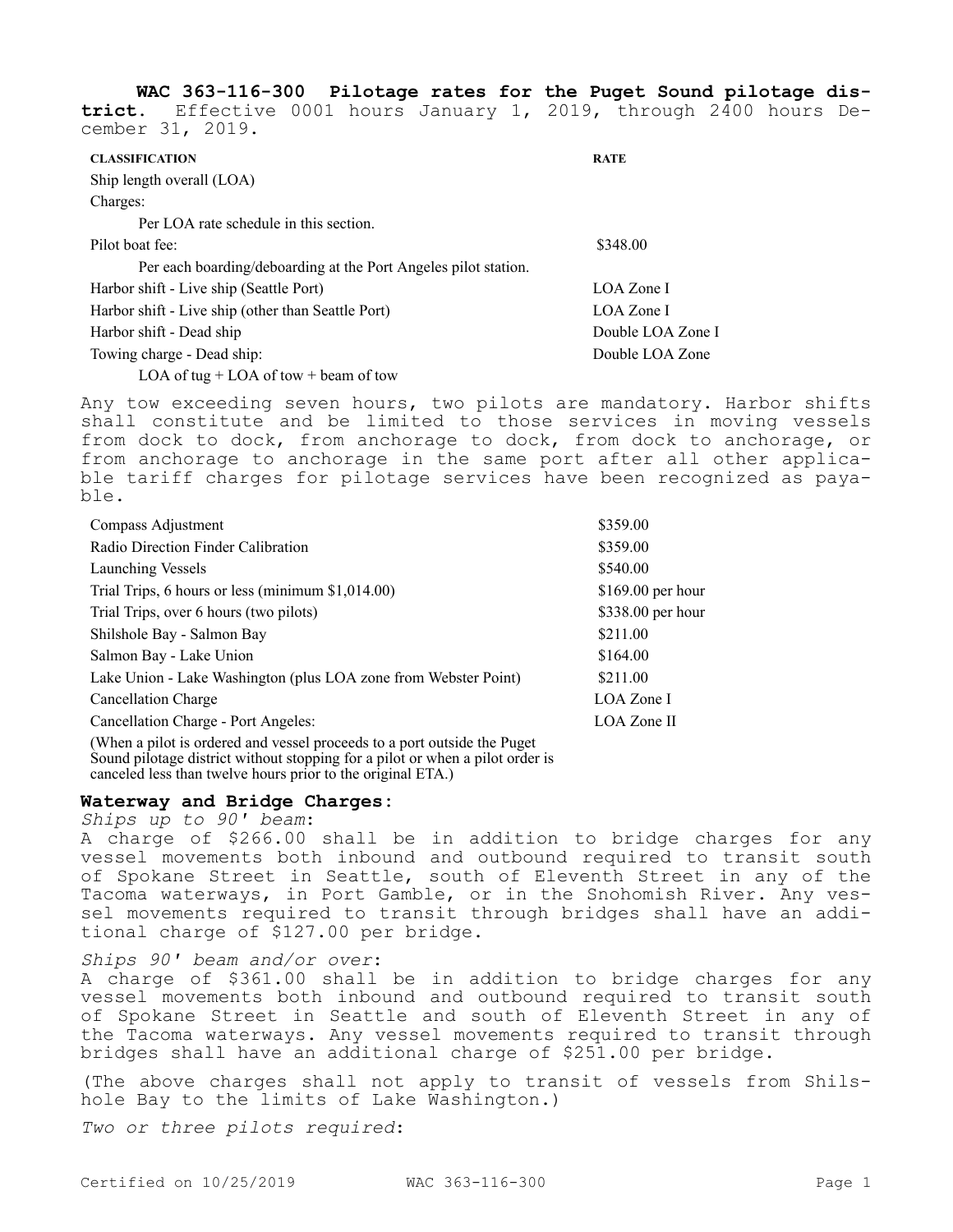In a case where two or three pilots are employed for a single vessel waterway or bridge transit, the second and/or third pilot charge shall include the bridge and waterway charge in addition to the harbor shift rate.

## **Docking Delay After Anchoring:**

Applicable harbor shift rate to apply, plus \$274.00 per hour standby. No charge if delay is 60 minutes or less. If the delay is more than 60 minutes, charge is \$274.00 for every hour or fraction thereof.

#### **Sailing Delay:**

No charge if delay is 60 minutes or less. If the delay is more than 60 minutes, charge is \$274.00 for every hour or fraction thereof. The assessment of the standby charge shall not exceed a period of twelve hours in any twenty-four-hour period.

## **Slowdown:**

When a vessel chooses not to maintain its normal speed capabilities for reasons determined by the vessel and not the pilot, and when the difference in arrival time is one hour, or greater, from the predicted arrival time had the vessel maintained its normal speed capabilities, a charge of \$274.00 per hour, and each fraction thereof, will be assessed for the resultant difference in arrival time.

## **Delayed Arrival – Port Angeles:**

When a pilot is ordered for an arriving inbound vessel at Port Angeles and the vessel does not arrive within two hours of its ETA, or its ETA is amended less than six hours prior to the original ETA, a charge of \$274.00 for each hour delay, or fraction thereof, shall be assessed in addition to all other appropriate charges.

When a pilot is ordered for an arriving inbound vessel at Port Angeles and the ETA is delayed to six hours or more beyond the original ETA, a cancellation charge shall be assessed, in addition to all other appropriate charges, if the ETA was not amended at least twelve hours prior to the original ETA.

## **Tonnage Charges:**

*0 to 20,000 gross tons*: Additional charge to LOA zone mileage of \$0.0084 a gross ton for all gross tonnage up to 20,000 gross tons.

*20,000 to 50,000 gross tons*: Additional charge to LOA zone mileage of \$0.0814 a gross ton for all gross tonnage in excess of 20,000 gross tons up to 50,000 gross tons.

*50,000 gross tons and up*: In excess of 50,000 gross tons, the charge shall be \$0.0974 per gross ton.

Notwithstanding the above tonnage charges, there shall be a minimum tonnage charge of \$500.00 applied to:

(1) All LOA Zone I assignments other than assignments of an additional pilot(s) on ship movements involving more than one pilot jointly piloting the vessel; and

(2) All LOA Zone II and greater assignments.

For vessels where a certificate of international gross tonnage is required, the appropriate international gross tonnage shall apply.

## **Transportation to Vessels on Puget Sound:**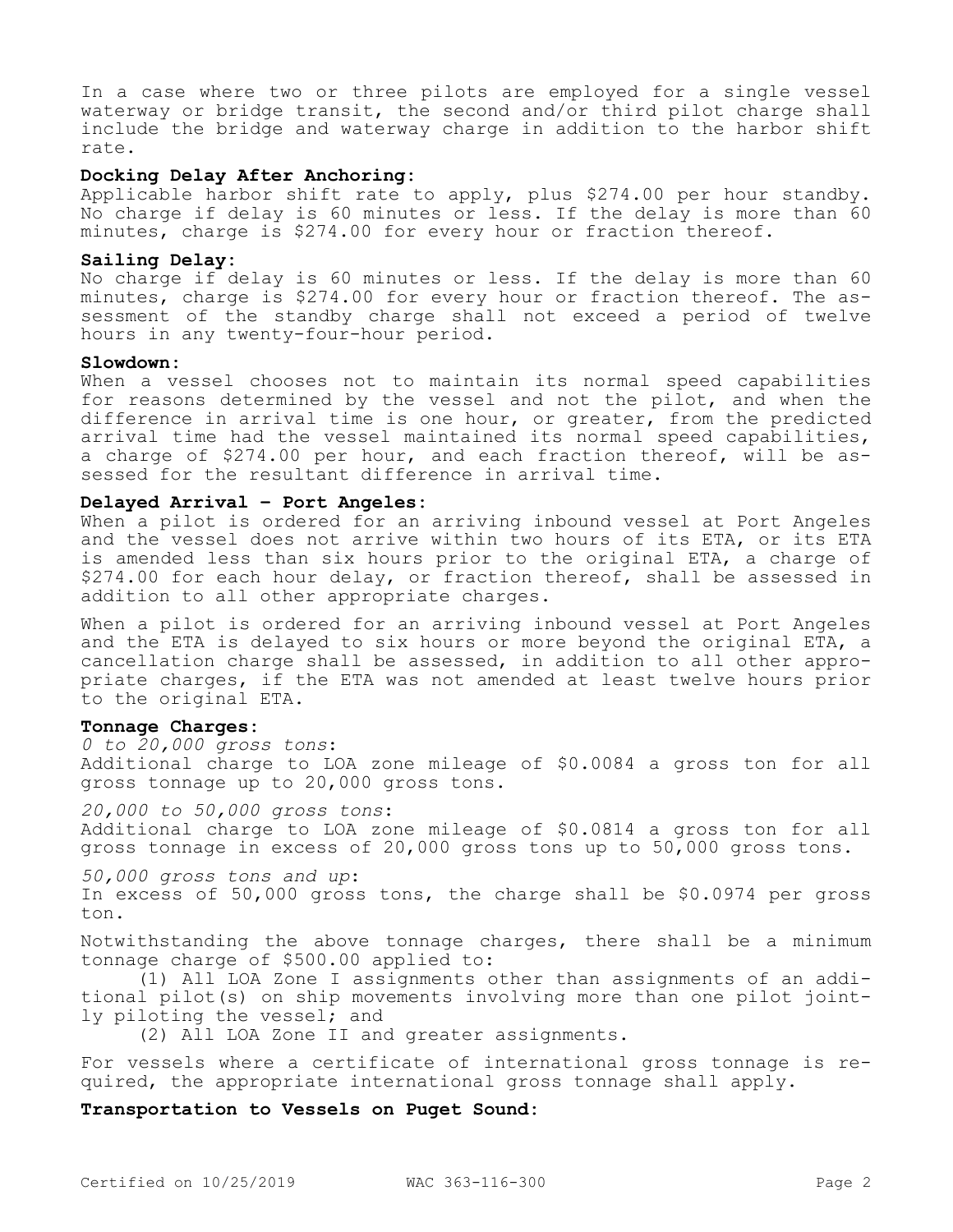| March Point or Anacortes      | \$195.00 |
|-------------------------------|----------|
| Bangor                        | 190.00   |
| Bellingham                    | 225.00   |
| Bremerton                     | 167.50   |
| <b>Cherry Point</b>           | 260.00   |
| Dupont                        | 120.00   |
| Edmonds                       | 42.50    |
| Everett                       | 72.50    |
| Ferndale                      | 247.50   |
| Manchester                    | 162.50   |
| Mukilteo                      | 65.00    |
| Olympia                       | 155.00   |
| Point Wells                   | 42.50    |
| Port Gamble                   | 230.00   |
| Port Townsend (Indian Island) | 277.50   |
| Seattle                       | 18.75    |
| Tacoma                        | 87.50    |
|                               |          |

(a) Intraharbor transportation for the Port Angeles port area: Transportation between Port Angeles pilot station and Port Angeles harbor docks - \$15.00.

(b) Interport shifts: Transportation paid to and from both points.

(c) Intraharbor shifts: Transportation to be paid both ways. If intraharbor shift is canceled on or before scheduled reporting time, transportation paid one way only.

(d) Cancellation: Transportation both ways unless notice of cancellation is received prior to scheduled reporting time in which case transportation need only be paid one way.

(e) Any new facilities or other seldom used terminals, not covered above, shall be based on mileage x \$2.00 per mile.

# **Payment Terms and Delinquent Payment Charge:**

1 1/2% per month after 30 days from first billing.

## **Nonuse of Pilots:**

Ships taking and discharging pilots without using their services through all Puget Sound and adjacent inland waters shall pay full pilotage charges on the LOA zone mileage basis from Port Angeles to destination, from place of departure to Port Angeles, or for entire distance between two ports on Puget Sound and adjacent inland waters.

# **British Columbia Direct Transit Charge:**

In the event that a pilot consents to board or deboard a vessel at a British Columbia port, which consent shall not unreasonably be withheld, the following additional charges shall apply in addition to the normal LOA, tonnage and other charges provided in this tariff that apply to the portion of the transit in U.S. waters:

#### **Direct Transit Charge** \$2,107.00

**Sailing Delay Charge.** Shall be levied for each hour or fraction thereof that the vessel departure is delayed beyond its scheduled departure from a British Columbia port, provided that no charge will be levied for delays of one hour or less and further provided that the charge shall not exceed a period of 12 hours in any 24 hour period. \$283.00 per hour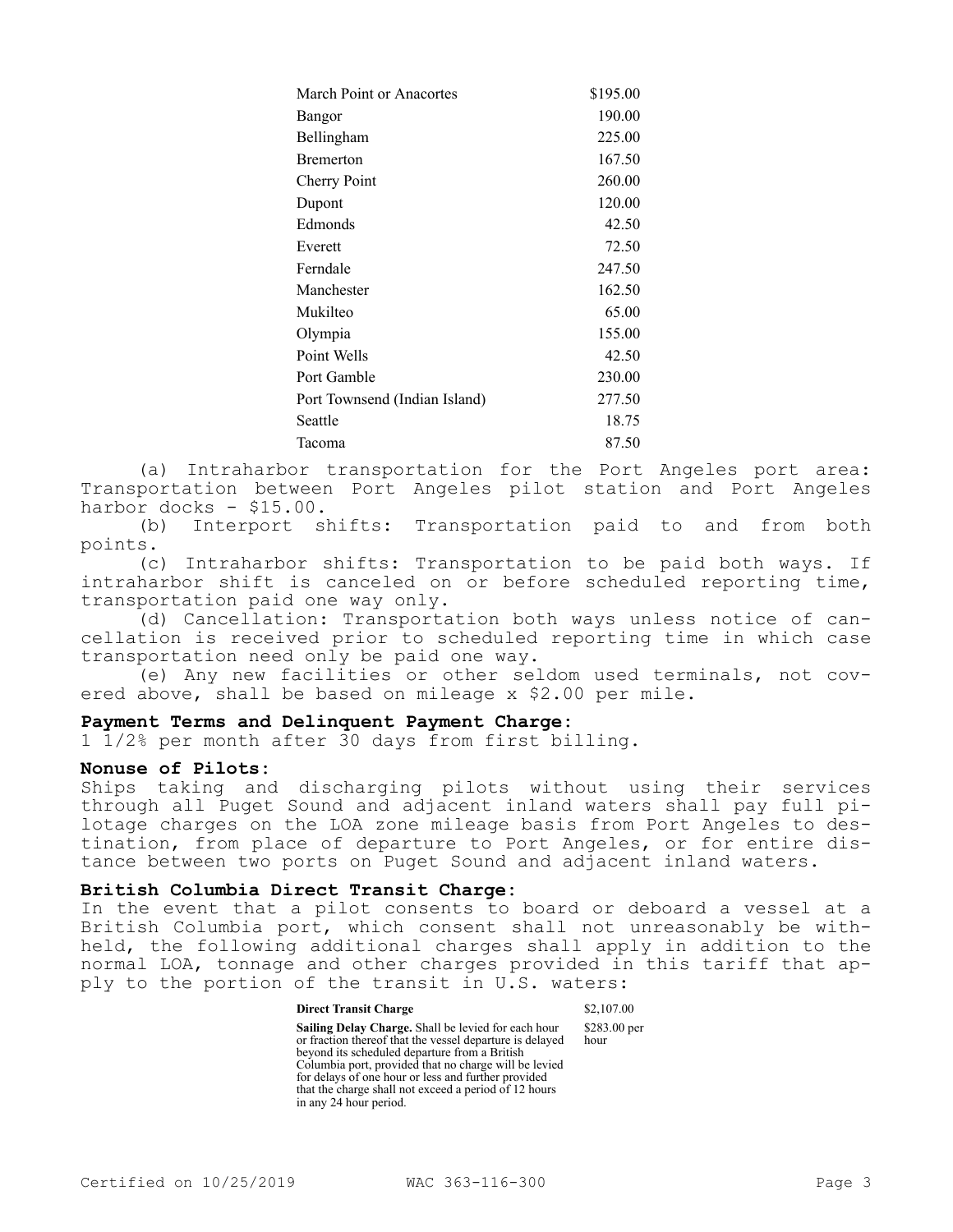| <b>Slow Down Charge.</b> Shall be levied for each hour or<br>fraction thereof that a vessel's arrival at a U.S. or BC<br>port is delayed when a vessel chooses not to maintain<br>its normal safe speed capabilities for reasons<br>determined by the vessel and not the pilot, and when<br>the difference in arrival time is one hour, or greater<br>from the arrival time had the vessel maintained its<br>normal safe speed capabilities. | \$283.00 per<br>hour |
|----------------------------------------------------------------------------------------------------------------------------------------------------------------------------------------------------------------------------------------------------------------------------------------------------------------------------------------------------------------------------------------------------------------------------------------------|----------------------|
| <b>Cancellation Charge.</b> Shall be levied when a pilot<br>arrives at a vessel for departure from a British<br>Columbia port and the job is canceled. The charge is<br>in addition to the applicable direct transit charge,<br>standby, transportation and expenses.                                                                                                                                                                        | \$525.00             |
| <b>Transportation Charge Vancouver Area. Vessels</b><br>departing or arriving at ports in the Vancouver-<br>Victoria-New Westminster Range of British<br>Columbia.                                                                                                                                                                                                                                                                           | \$514.00             |
| <b>Transportation Charge Outports.</b> Vessels departing<br>or arriving at British Columbia ports other than those<br>in the Vancouver-Victoria-New Westminster Range.                                                                                                                                                                                                                                                                       | \$649.00             |

# **Training Surcharge:**

On January 1, 2011, a surcharge of \$15.00 for each pilot trainee then receiving a stipend pursuant to the training program provided in WAC 363-116-078 shall be added to each pilotage assignment.

## **LOA Rate Schedule:**

The following rate schedule is based upon distances furnished by National Oceanic and Atmospheric Administration, computed to the nearest half-mile and includes retirement fund contributions.

| LOA                 | <b>ZONE</b>  | <b>ZONE</b>  | <b>ZONE</b> | <b>ZONE</b> | <b>ZONE</b>    | ZONE                |
|---------------------|--------------|--------------|-------------|-------------|----------------|---------------------|
|                     | I            | $\mathbf{I}$ | $\rm III$   | IV          | $\overline{V}$ | VI                  |
| (Length<br>Overall) | Intra Harbor | 0-30 Miles   | 31-50 Miles | 51-75 Miles | 76-100 Miles   | 101 Miles<br>& Over |
| UP to $449$         | 263          | 381          | 650         | 968         | 1,304          | 1,692               |
| $450 - 459$         | 274          | 388          | 653         | 983         | 1,325          | 1,700               |
| $460 - 469$         | 276          | 392          | 665         | 999         | 1,343          | 1,708               |
| $470 - 479$         | 285          | 404          | 672         | 1,020       | 1,347          | 1,711               |
| 480 - 489           | 294          | 410          | 675         | 1,038       | 1,355          | 1,719               |
| 490 - 499           | 298          | 416          | 685         | 1,057       | 1,371          | 1,728               |
| $500 - 509$         | 313          | 423          | 695         | 1,068       | 1,383          | 1,738               |
| $510 - 519$         | 315          | 431          | 702         | 1,085       | 1,398          | 1,744               |
| $520 - 529$         | 319          | 447          | 712         | 1,090       | 1,410          | 1,758               |
| 530 - 539           | 329          | 452          | 721         | 1,102       | 1,432          | 1,778               |
| 540 - 549           | 334          | 458          | 738         | 1,114       | 1,454          | 1,795               |
| 550 - 559           | 341          | 474          | 742         | 1,130       | 1,466          | 1,812               |
| $560 - 569$         | 353          | 493          | 757         | 1,141       | 1,479          | 1,828               |
| 570 - 579           | 361          | 496          | 760         | 1,146       | 1,495          | 1,841               |
| 580 - 589           | 376          | 505          | 778         | 1,154       | 1,503          | 1,859               |
| 590 - 599           | 393          | 516          | 782         | 1,160       | 1,526          | 1,882               |
| $600 - 609$         | 408          | 532          | 794         | 1,164       | 1,544          | 1,890               |
| $610 - 619$         | 431          | 537          | 807         | 1,169       | 1,559          | 1,907               |
| $620 - 629$         | 447          | 543          | 814         | 1,183       | 1,577          | 1,929               |
| $630 - 639$         | 468          | 552          | 824         | 1,186       | 1,591          | 1,946               |
| $640 - 649$         | 486          | 566          | 832         | 1,188       | 1,604          | 1,960               |
| $650 - 659$         | 520          | 575          | 847         | 1,197       | 1,624          | 1,981               |
| $660 - 669$         | 530          | 582          | 854         | 1,205       | 1,642          | 1,996               |
| $670 - 679$         | 550          | 597          | 863         | 1,226       | 1,660          | 2,009               |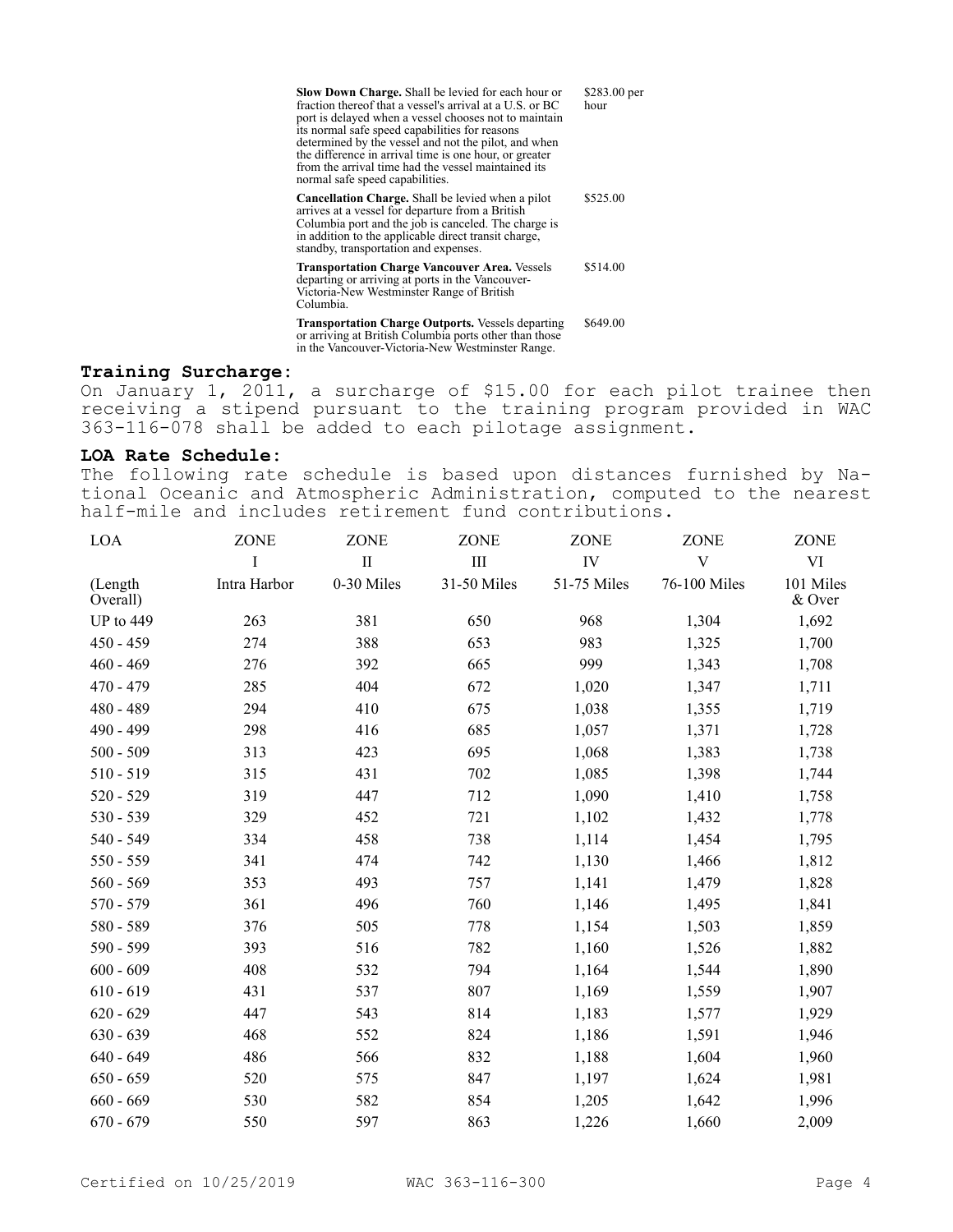| LOA                 | ZONE         | ZONE       | <b>ZONE</b> | <b>ZONE</b> | <b>ZONE</b>  | <b>ZONE</b>         |
|---------------------|--------------|------------|-------------|-------------|--------------|---------------------|
|                     | I            | $\rm II$   | III         | IV          | $\mathbf V$  | VI                  |
| (Length<br>Overall) | Intra Harbor | 0-30 Miles | 31-50 Miles | 51-75 Miles | 76-100 Miles | 101 Miles<br>& Over |
| $680 - 689$         | 557          | 607        | 874         | 1,237       | 1,674        | 2,028               |
| $690 - 699$         | 574          | 616        | 888         | 1,258       | 1,692        | 2,071               |
| $700 - 719$         | 599          | 637        | 904         | 1,275       | 1,725        | 2,093               |
| 720 - 739           | 634          | 653        | 927         | 1,292       | 1,758        | 2,128               |
| 740 - 759           | 659          | 685        | 945         | 1,304       | 1,795        | 2,167               |
| 760 - 779           | 685          | 707        | 968         | 1,325       | 1,828        | 2,194               |
| 780 - 799           | 719          | 738        | 983         | 1,343       | 1,859        | 2,234               |
| $800 - 819$         | 748          | 760        | 1,002       | 1,350       | 1,890        | 2,268               |
| 820 - 839           | 771          | 788        | 1,025       | 1,371       | 1,929        | 2,293               |
| 840 - 859           | 804          | 820        | 1,046       | 1,387       | 1,958        | 2,333               |
| $860 - 879$         | 834          | 847        | 1,064       | 1,423       | 1,996        | 2,367               |
| 880 - 899           | 863          | 871        | 1,085       | 1,455       | 2,028        | 2,402               |
| $900 - 919$         | 889          | 900        | 1,103       | 1,494       | 2,071        | 2,434               |
| 920 - 939           | 917          | 927        | 1,130       | 1,526       | 2,091        | 2,468               |
| 940 - 959           | 950          | 952        | 1,147       | 1,559       | 2,128        | 2,498               |
| $960 - 979$         | 971          | 980        | 1,167       | 1,591       | 2,167        | 2,535               |
| 980 - 999           | 1,003        | 1,002      | 1,187       | 1,624       | 2,194        | 2,568               |
| $1000 - 1019$       | 1,065        | 1,067      | 1,240       | 1,710       | 2,299        | 2,678               |
| 1020 - 1039         | 1,094        | 1,098      | 1,279       | 1,758       | 2,368        | 2,757               |
| 1040 - 1059         | 1,127        | 1,125      | 1,316       | 1,812       | 2,435        | 2,838               |
| $1060 - 1079$       | 1,161        | 1,165      | 1,355       | 1,866       | 2,511        | 2,922               |
| 1080 - 1099         | 1,196        | 1,197      | 1,394       | 1,920       | 2,585        | 3,011               |
| 1100 - 1119         | 1,230        | 1,234      | 1,437       | 1,980       | 2,662        | 3,102               |
| 1120 - 1139         | 1,268        | 1,274      | 1,481       | 2,037       | 2,742        | 3,194               |
| 1140 - 1159         | 1,304        | 1,310      | 1,523       | 2,098       | 2,825        | 3,291               |
| 1160 - 1179         | 1,343        | 1,347      | 1,571       | 2,161       | 2,909        | 3,388               |
| 1180 - 1199         | 1,384        | 1,388      | 1,616       | 2,226       | 2,997        | 3,491               |
| 1200 - 1219         | 1,427        | 1,430      | 1,664       | 2,293       | 3,087        | 3,593               |
| 1220 - 1239         | 1,467        | 1,473      | 1,713       | 2,362       | 3,177        | 3,701               |
| 1240 - 1259         | 1,511        | 1,516      | 1,763       | 2,432       | 3,274        | 3,811               |
| 1260 - 1279         | 1,555        | 1,561      | 1,817       | 2,505       | 3,373        | 3,925               |
| 1280 - 1299         | 1,602        | 1,609      | 1,872       | 2,580       | 3,471        | 4,044               |
| 1300 - 1319         | 1,651        | 1,655      | 1,927       | 2,657       | 3,576        | 4,164               |
| 1320 - 1339         | 1,701        | 1,705      | 1,986       | 2,736       | 3,682        | 4,290               |
| 1340 - 1359         | 1,749        | 1,756      | 2,045       | 2,817       | 3,792        | 4,419               |
| 1360 - 1379         | 1,803        | 1,807      | 2,106       | 2,903       | 3,905        | 4,549               |
| 1380 - 1399         | 1,855        | 1,861      | 2,171       | 2,989       | 4,022        | 4,687               |
| 1400 - 1419         | 1,912        | 1,918      | 2,233       | 3,077       | 4,142        | 4,826               |
| 1420 - 1439         | 1,968        | 1,976      | 2,301       | 3,171       | 4,268        | 4,971               |
| 1440 - 1459         | 2,029        | 2,035      | 2,371       | 3,265       | 4,395        | 5,120               |
| 1460 - 1479         | 2,086        | 2,094      | 2,440       | 3,362       | 4,527        | 5,270               |
| 1480 - 1499         | 2,150        | 2,157      | 2,512       | 3,462       | 4,661        | 5,429               |
| 1500 - Over         | 2,215        | 2,222      | 2,587       | 3,568       | 4,800        | 5,591               |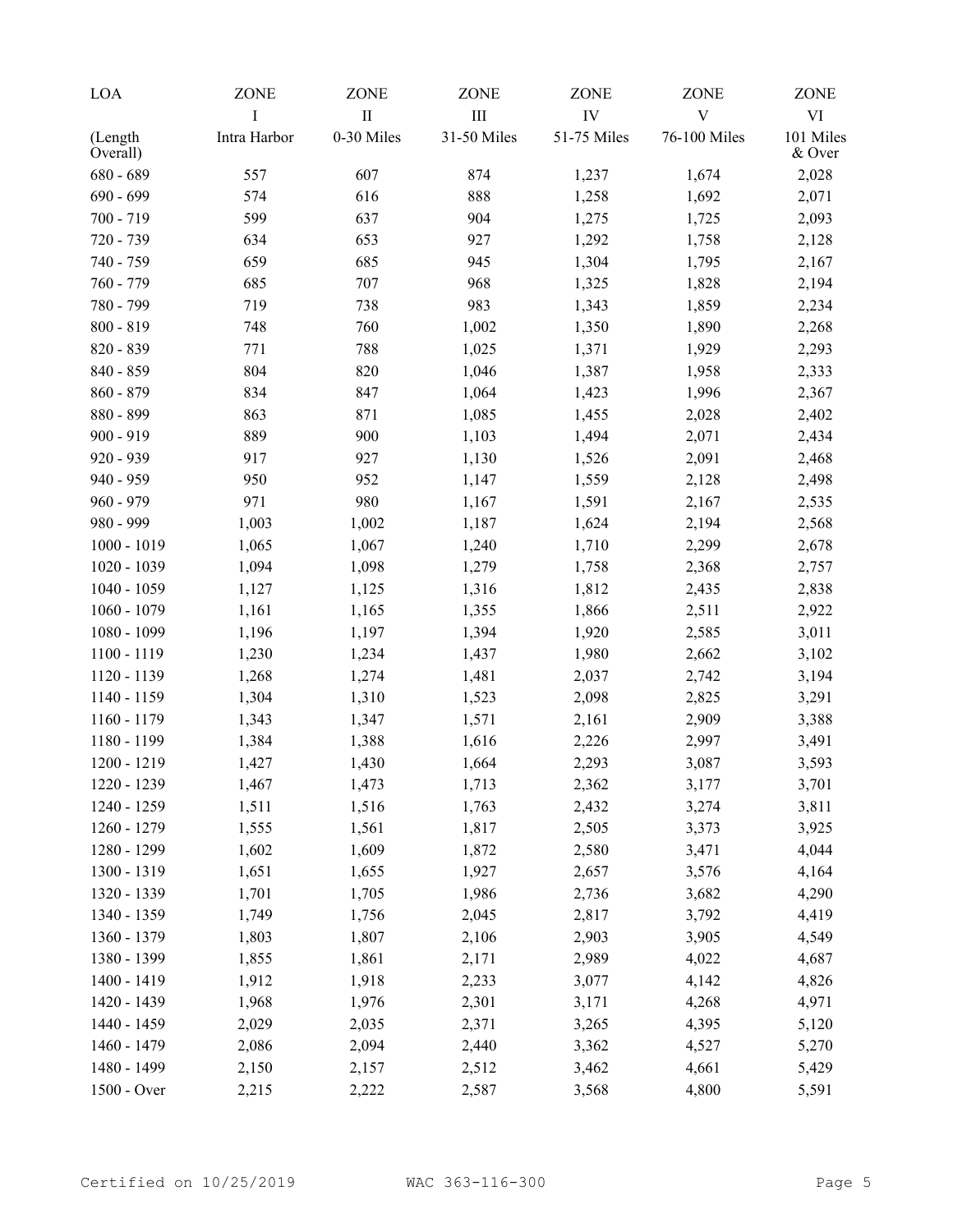[Statutory Authority: RCW 88.16.035. WSR 18-23-009, § 363-116-300, filed  $11/8/18$ , effective  $1/1/19$ ; WSR 17-23-123, § 363-116-300, filed  $11/17/17$ , effective  $1/1/18$ ; WSR 16-23-162, § 363-116-300, filed 11/17/17, effective 1/1/18; WSR 16-23-162, § 363-116-300, filed<br>11/23/16, effective 1/1/17; WSR 16-11-068, § 363-116-300, filed 11/23/16, effective 1/1/17; WSR 16-11-068, § 363-116-300, filed 5/16/16, effective 7/1/16; WSR 15-12-070, § 363-116-300, filed 5/29/16-300, filed<br>14-02-092, § 363-116-300, filed<br>12-24-055, § 363-116-300, filed 11/20/14, effective 1/1/15; WSR 14-02-092, § 363-116-300,<br>12/31/13, effective 1/1/14; WSR 12-24-055, § 363-116-300, 12/31/13, effective 1/1/14; WSR 12-24-055, § 363-116-300, filed<br>11/30/12, effective 1/1/13; WSR 11-23-176, § 363-116-300, filed<br>11/23/11, effective 1/1/12; WSR 11-10-051, § 363-116-300, filed 11/30/12, effective 1/1/13; WSR 11-23-176, § 363-116-300, filed 11/23/11, effective 1/1/12; WSR 11-10-051, § 363-116-300, filed 4/29/11, effective 5/30/11. Statutory Authority: Chapter 88.16 RCW. WSR 10-24-085, § 363-116-300, filed 11/30/10, effective 12/31/10. Statutory Authority: RCW 88.16.035. WSR 10-12-059, § 363-116-300, filed 5/27/10, effective 7/1/10; WSR 09-12-072, § 363-116-300, filed 5/29/09, effective 7/1/09; WSR 08-12-018, § 5/28/08, effective 7/1/08; WSR 07-12-028, § 363-116-300, filed 5/30/07, effective 7/1/07; WSR 07-01-084, § 363-116-300, filed 12/19/06, effective 1/20/07; WSR 06-12-009, § 363-116-300, filed 5/26/06, effective 7/1/06. Statutory Authority: Chapter 88.16 RCW and 2005 c 26. WSR 05-18-021, § 363-116-300, filed 8/29/05, effective 10/1/05. Statutory Authority: RCW 88.16.035. WSR 05-12-055, §<br>363-116-300, filed 5/26/05, effective 7/1/05; WSR 04-12-014, § 363-116-300, filed 5/26/05, effective 7/1/05; WSR 04-12-014, § 363-116-300, filed 5/24/04, effective 7/1/04; WSR 03-12-019, § 5/28/03, effective 7/1/03; WSR 02-12-008, §<br>5/23/02, effective 7/1/02; WSR 01-18-050, § 363-116-300, filed 5/23/02, effective 7/1/02; WSR 01-18-050, § 363-116-300, filed 8/30/01, effective 9/30/01; WSR 01-12-032, § 363-116-300, filed 5/29/01, effective 7/1/01; WSR 00-11-119, § 363-116-300, filed 5/22/00, effective 7/1/00; WSR 99-12-027, § 5/25/99, effective 7/1/99; WSR 98-12-008, §<br>5/22/98, effective 7/1/98; WSR 97-12-017, § 363-116-300, filed 5/22/98, effective 7/1/98; WSR 363-116-300, filed 5/28/97, effective 7/1/97. WSR 97-08-042, recodified as § 363-116-300, filed 3/28/97, effective 3/28/97. Statutory Authority: RCW 88.16.035. WSR 96-12-017, § 296-116-300, filed 5/29/96, effective 7/1/96; WSR 95-12-018, § 296-116-300, filed 5/30/95, effective 7/1/95; WSR 94-12-044, § 296-116-300, filed 5/27/94, effective 7/1/94; WSR 93-12-133, § 296-116-300, filed 6/2/93, effective 7/3/93; WSR 92-14-007, § 296-116-300, filed 6/19/92, effective 7/20/92; WSR 91-11-074, \$ 296-116-300, filed 5/20/91, effective 6/20/91; WSR<br>90-20-116, \$ 296-116-300, filed 10/2/90, effective 11/2/90; WSR 90-20-116, § 296-116-300, filed 10/2/90, effective 11/2/90; WSR 90-08-095, § 296-116-300, filed 4/4/90, effective 5/5/90; WSR 89-08-041 (Order 89-2, Resolution No. 89-2), § 296-116-300, filed 3/31/89. Statutory Authority: RCW 88.16.050. WSR 88-05-039 (Order 88-1, Resolution No. 88-1), § 296-116-300, filed 2/16/88, effective 3/18/88. Statutory Authority: RCW 88.16.035(4). WSR 87-01-081 (Orders 86-9 and 86-10, Resolution Nos. 86-9 and 86-10), § 296-116-300, filed 12/19/86; WSR 86-19-066 (Order 86-6, Resolution No. 86-6), § 296-116-300, filed 9/16/86; WSR 86-02-035 (Order 86-1, Resolution No. 86-1), § 296-116-300, filed 12/30/85; WSR 85-02-048 (Order 84-5, Resolution No. 84-5), § 296-116-300, filed 12/31/84; WSR 84-04-006 (Order 84-1, Resolution No. 84-1), § 296-116-300, filed 1/20/84; WSR 83-17-055 (Order 83-6, Resolution No. 83-6), § 296-116-300, filed 8/17/83; WSR 82-13-065 (Order 82-4, Resolution No. 82-4), § 296-116-300, filed 6/16/82. Statutory Authority: RCW 88.16.035. WSR 81-12-017 (Order 81-2, Resolution No. 81-2), § 296-116-300, filed 5/29/81; WSR 80-06-084 (Order 80-1, Resolution No. 80-1), § 296-116-300, filed 5/28/80. Statutory Authority: RCW 88.16.035(4). WSR